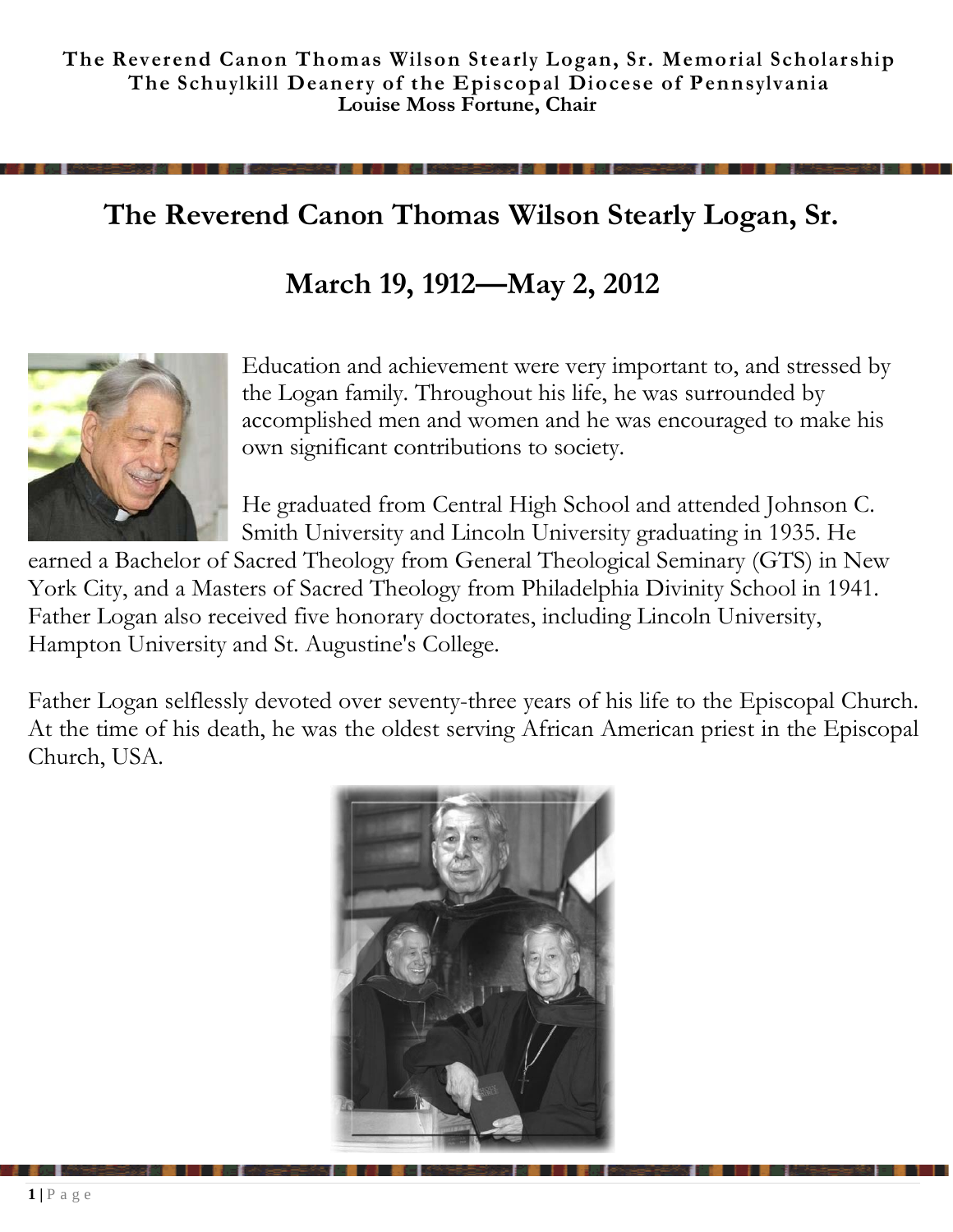#### **2018 SCHOLARSHIP PROGRAM GUIDELINES**

The Schuylkill Deanery of the Episcopal Diocese of Pennsylvania, announces the 2018 **Logan Memorial Scholarship Program.** Under the Program, two \$500 scholarships will be awarded to high school seniors who attend one of the eight churches within the Schuylkill Deanery.

### **Program Guidelines & Priorities:**

#### **Students applying for the Logan Scholarship must submit the following information:**

Letters of recommendation from their school counselor and their parish priest

Essay of at least 250 words indicating their need as well as their long and short term goals

Proof that they had maintained at least a 2.5 average or higher

Copy of an acceptance letter from the college or university they plan to attend

Scholarship funds will be paid to the student **in August 2018 for the student's first year**

Applicants must have the endorsement of their Deanery representative attesting they are a qualified fit for this scholarship program

# Application deadline is **June 29, 2018**

# **\*\*\*\***Late applications will not be accepted.\*\*\*\*

 Mail one copy of a completed typed application package to: *(This includes application with signoff by Deanery Representative, essay, resume, and school transcript.)*

#### **Louise Moss Fortune, Chair Logan Memorial Scholarship Committee 5651 Gainor Road Philadelphia, PA 19151**

The applications will be reviewed and recipients selected by the Logan Scholarship Committee. The scholarships will be awarded in August 2018 upon receipt of your roster/transcript of classes.

Please submit any questions to: [schuylkilldeanery@gmail.com.](mailto:schuylkilldeanery@gmail.com.)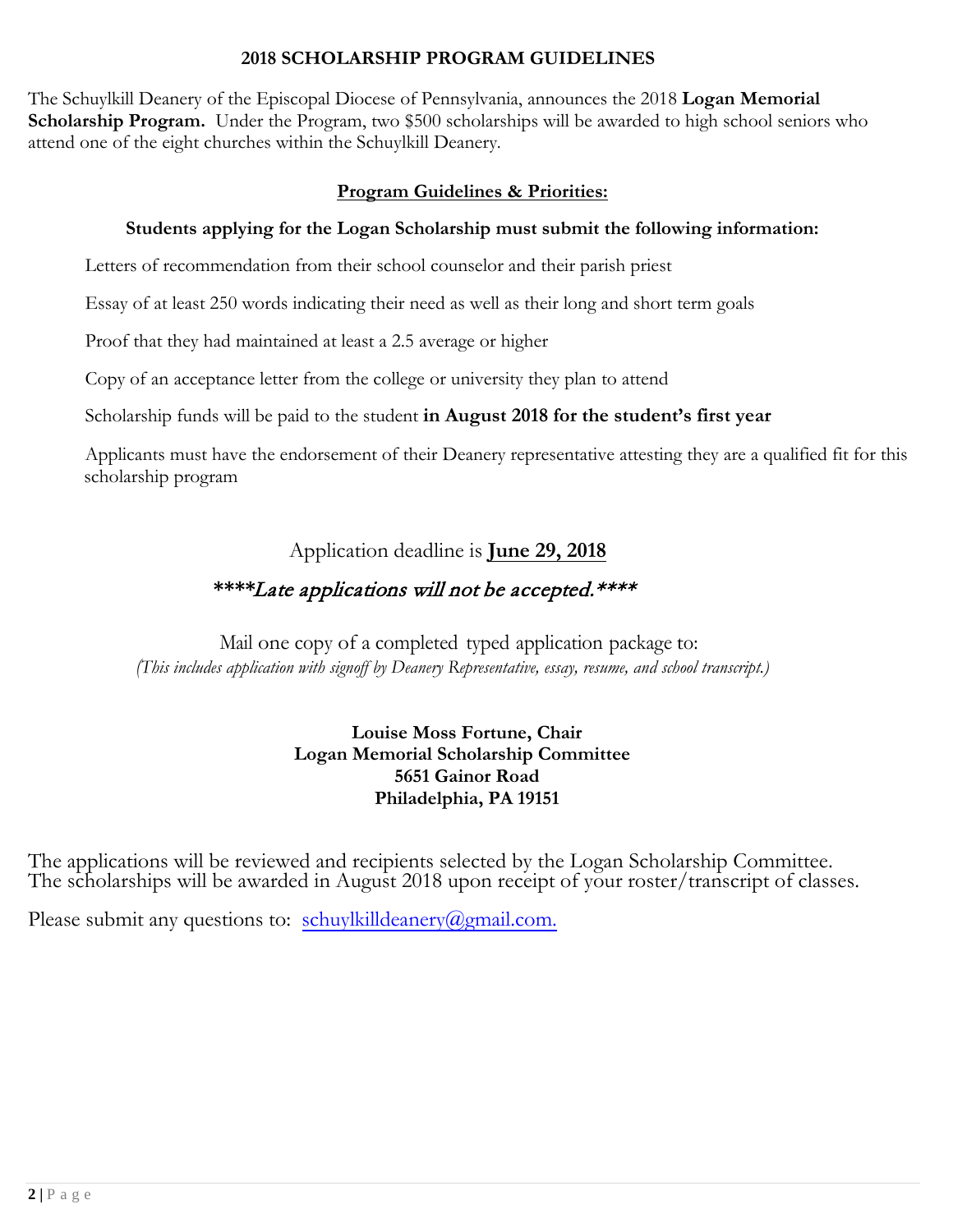#### **Part I SCHOLARSHIP APPLICATION 2018**

| 1. | Last Name:                                                                                                          | First Name: |
|----|---------------------------------------------------------------------------------------------------------------------|-------------|
| 2. | Mailing Address                                                                                                     |             |
|    | Street:                                                                                                             |             |
|    | City:<br>State:                                                                                                     | Zip:        |
| 3. | Daytime Telephone Number: (                                                                                         |             |
|    | Email Address:                                                                                                      |             |
| 4. | Date of Birth: Month<br>Year<br>Day                                                                                 | Gender:     |
| 5. | Cumulative Grade Point Average (GPA):<br>(On a 4.0 scale)                                                           |             |
|    | Attach proof of GPA. Your most recent school report card/transcript is required.                                    |             |
|    | 6. Name and location of High School currently attending:                                                            |             |
|    | Attach answers to question 7 on a separate sheet.                                                                   |             |
|    | A. List any academic honors, awards and membership activities while in high school:                                 |             |
|    | B. List your hobbies, outside interests, extracurricular activities and school related volunteer activities:        |             |
|    | C. List your non-school sponsored volunteer activities in the community:                                            |             |
| 8. | A. If you have decided on what college you will attend, please list school name:                                    |             |
|    | B. If not, list your top 3 college choices:                                                                         |             |
|    |                                                                                                                     |             |
| 9  | Name & address of parent(s) or legal guardian(s): (Include address if different than your own listed in Question 2) |             |
|    | Name(s):                                                                                                            |             |
|    | Street:                                                                                                             |             |
|    | City:<br>State:                                                                                                     | Zip:        |
|    | Home phone of parents or legal guardians:                                                                           |             |

**Part II**

## **ON A SEPARATE SHEET PLEASE WRITE AN ESSAY (250+ WORDS) ANSWERING THE QUESTIONS BELOW:**

- 1. From a financial standpoint, what impact would this scholarship have on your education?
- 2. What are you long and short-term goals?